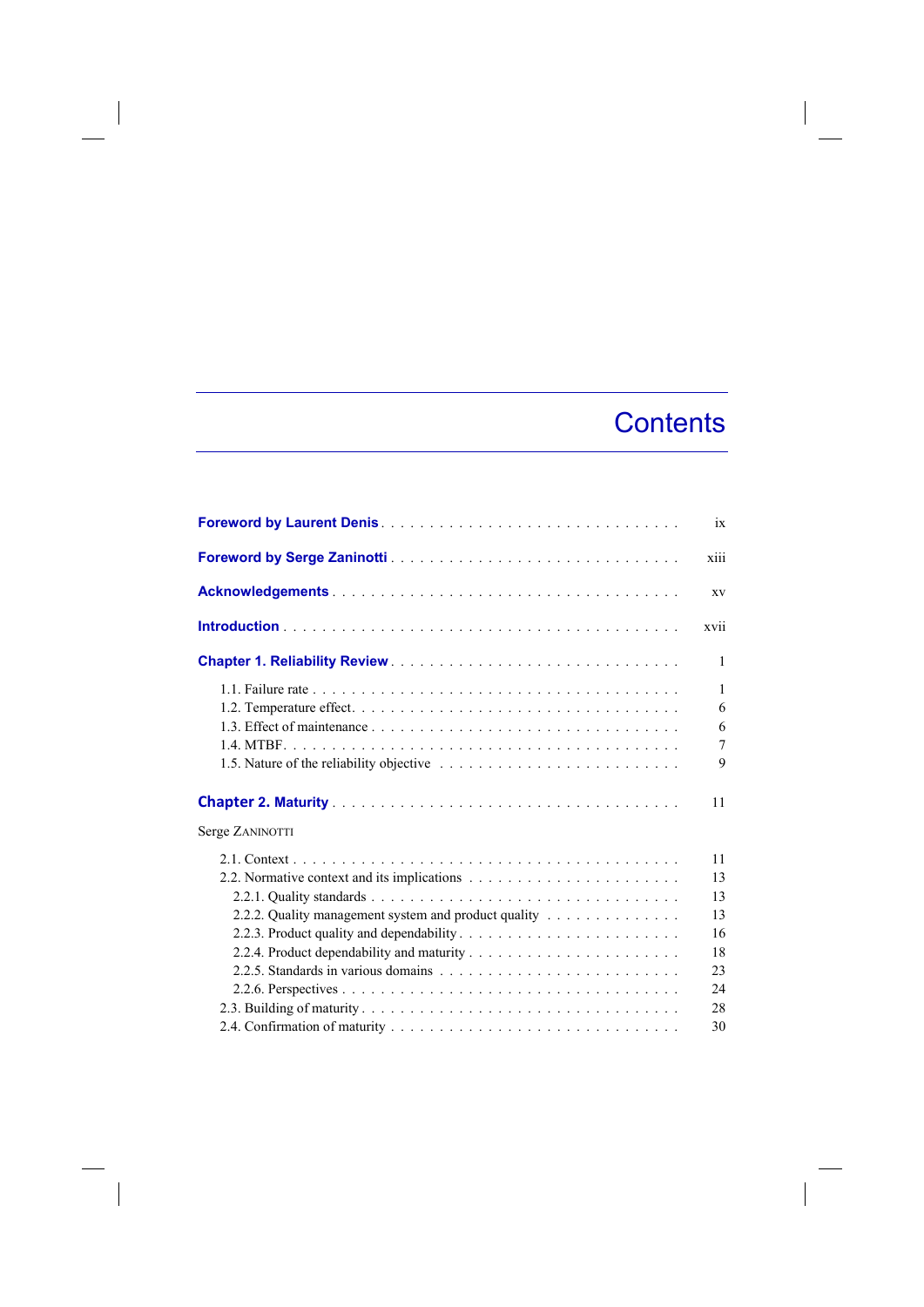$\overline{\phantom{a}}$ 

 $\overline{\phantom{a}}$ 

|                                                         | 33 |
|---------------------------------------------------------|----|
|                                                         | 33 |
| 3.2. Rules provided by the manufacturers of components. | 34 |
|                                                         | 34 |
|                                                         | 38 |
|                                                         | 41 |
|                                                         | 41 |
|                                                         | 42 |
|                                                         | 42 |
|                                                         | 42 |
|                                                         | 43 |
|                                                         | 43 |
|                                                         | 43 |
|                                                         | 45 |
|                                                         | 45 |
|                                                         | 46 |
|                                                         | 46 |
|                                                         | 47 |
|                                                         | 47 |
|                                                         | 49 |
|                                                         | 53 |
|                                                         | 58 |
|                                                         | 59 |
|                                                         |    |
| <b>Chapter 4. Components with Limited Service Life.</b> | 61 |
|                                                         | 63 |
|                                                         | 63 |
|                                                         | 64 |
|                                                         | 64 |
|                                                         | 65 |
|                                                         | 65 |
|                                                         | 66 |
|                                                         | 66 |
|                                                         | 68 |
|                                                         | 68 |
|                                                         | 71 |
|                                                         | 72 |
|                                                         | 73 |
|                                                         | 76 |
|                                                         | 77 |
|                                                         | 78 |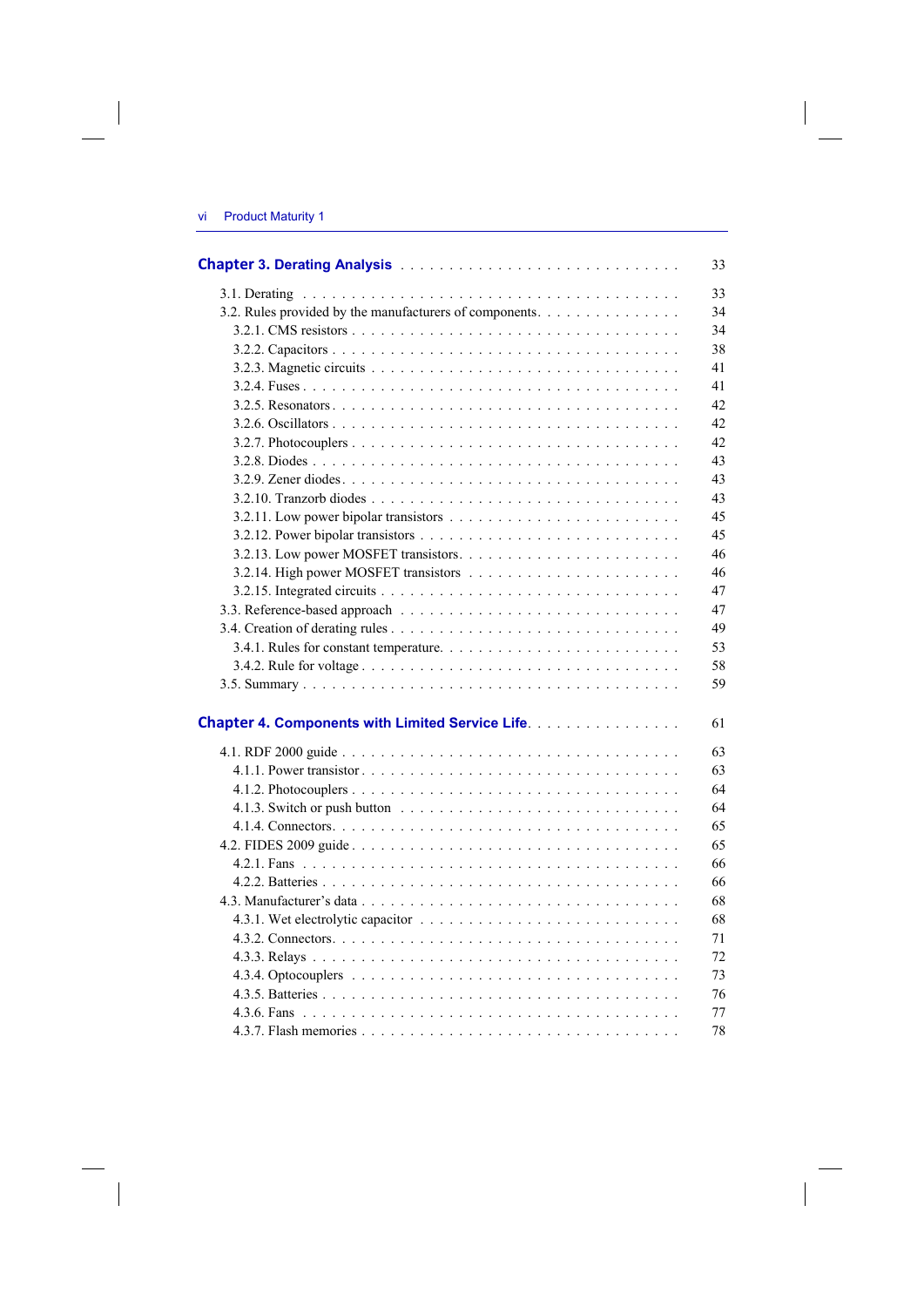$\overline{\phantom{a}}$ 

|                                                                         | 79  |
|-------------------------------------------------------------------------|-----|
|                                                                         | 81  |
|                                                                         | 81  |
| 4.4. Summary of components with limited service life                    | 82  |
|                                                                         |     |
|                                                                         | 85  |
|                                                                         | 85  |
|                                                                         | 85  |
|                                                                         | 88  |
|                                                                         | 89  |
|                                                                         | 91  |
|                                                                         | 92  |
|                                                                         |     |
|                                                                         | 95  |
|                                                                         | 95  |
|                                                                         | 95  |
|                                                                         | 97  |
|                                                                         | 101 |
|                                                                         | 101 |
|                                                                         | 106 |
|                                                                         | 106 |
| 6.3.5. Operational test, diagnosis and identification of weaknesses     | 107 |
|                                                                         | 107 |
|                                                                         | 108 |
| 6.3.8. Root cause analysis, corrective actions and breakdown management | 108 |
|                                                                         | 111 |
|                                                                         | 111 |
|                                                                         |     |
|                                                                         | 112 |
|                                                                         | 117 |
|                                                                         | 119 |
|                                                                         | 119 |
|                                                                         | 119 |
| 7.2.2. Approach according to the physical laws of failure               | 121 |
|                                                                         | 124 |
|                                                                         | 125 |
|                                                                         | 128 |
|                                                                         | 129 |
|                                                                         | 133 |
|                                                                         | 133 |
|                                                                         | 133 |
|                                                                         |     |

 $\overline{\phantom{a}}$ 

 $\begin{array}{c} \begin{array}{c} \end{array} \end{array}$